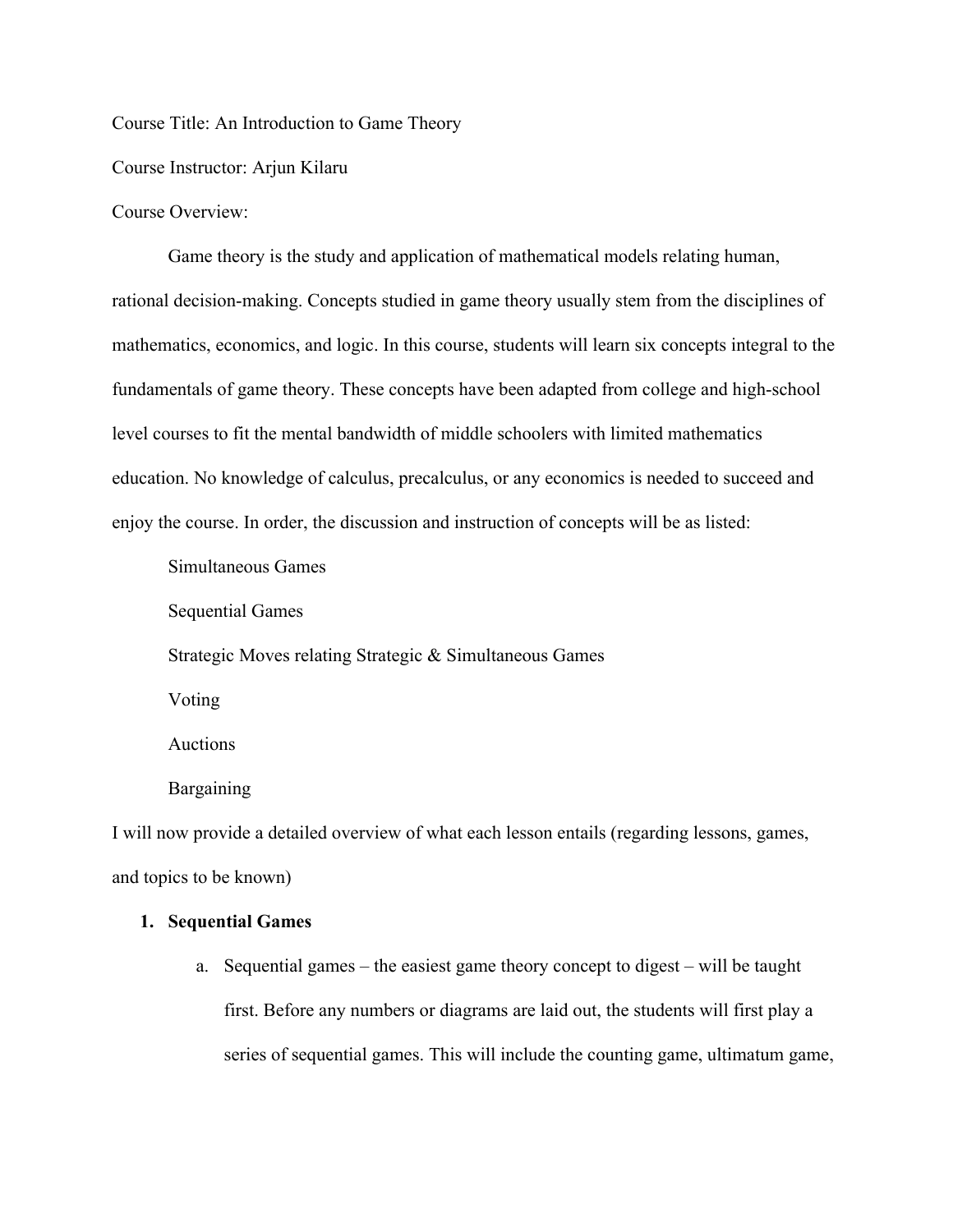the flag game, and tic tac toe. After the games are played, students will learn the basics of the game tree and the method of backward induction, which is used to solve game trees. They will then learn the concept of "Nash equilibria" as the ultimate solution to a game. Students will lastly learn the idea of first and second mover advantage and try constructing games themselves that illustrate these ideas.

## **2. Simultaneous Games**

a. The class will begin learning the simultaneous game unit by participating in a prisoner's dilemma type of activity relating to the allocation of a good (money or candy). Once the activity is over, the students will watch a clip of the TV show Golden Balls, where this concept is again showcased in an entertaining way. Then, they will learn the idea of the prisoner's dilemma and how it relates to simultaneous decisions. I will introduce the concept of a matrix with payoffs and the students will learn how to solve it simply. Then, we will introduce and play a variety of simultaneous games, such as the battle of the sexes, the game of chicken, and assurance and pure coordination games. The concept of focal points will be introduced as well.

## **3. Strategy in Games**

a. Students will combine their knowledge of simultaneous and sequential games in this unit. They will learn various strategies real people use to bend the outcomes of these games. These strategies include commitment, burning bridges, unreliability, threats, promises, and credibility. The students will draw what is learned to plenty of real-world scenarios ranging from American history to the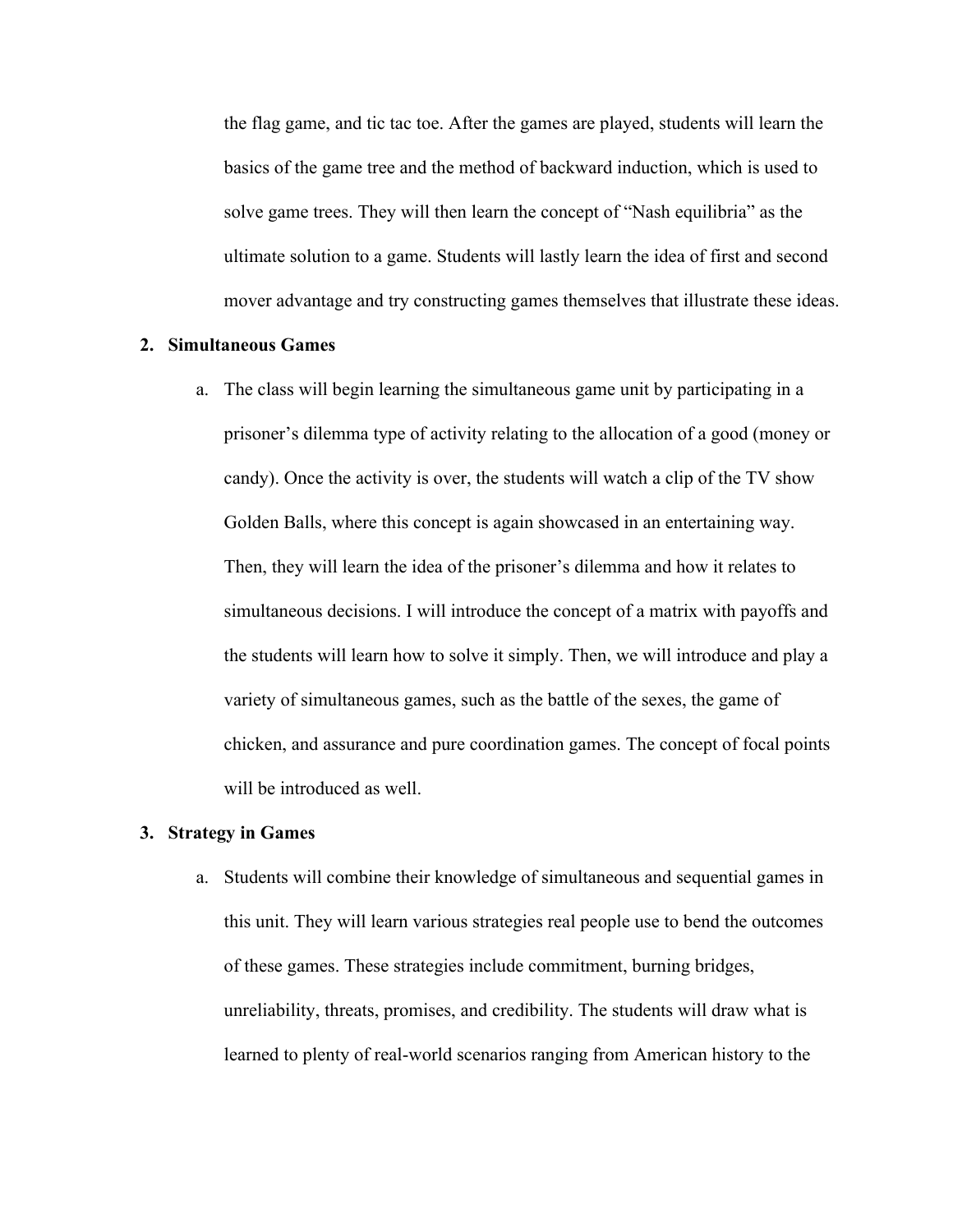current business landscape. Any other game not covered so far  $(\frac{2}{3})$  of average) will be played here as well.

### **4. Voting**

a. Students will now shift from mathematical reasoning to more logical reasoning in this unit. They will begin the unit by conducting a mock election of one from a few individuals in the class, utilizing various different voting methods. This will include plurality, Borda Count, Condorcet, and runoff voting methods. After the "election" the students will learn the basis of each voting method – how they operate and what the drawbacks of each are – , as well as Arrow's Impossibility Theorem (which states that no method will result in a clear winner). We will then look at the voting tendencies and rules of various nations and compare them to one another. Lastly, the students will learn how to essentially "game" each voting system– the concept of strategic voting. This interesting idea includes topics like agenda setting and the power of abstaining from the ballot. Again, we will look at examples of each occurring in real life.

# **5. Auctions**

a. Students will begin this unit by attending an "auction" that utilizes various methods. Vickrey, English, and Dutch auctions will be conducted. They will then learn about private and common value actions, as well as the concept of the "Winner's Curse". They will then look at auctions from a selling perspective and learn how actions such as shilling can be used to the seller's advantage. Lastly,